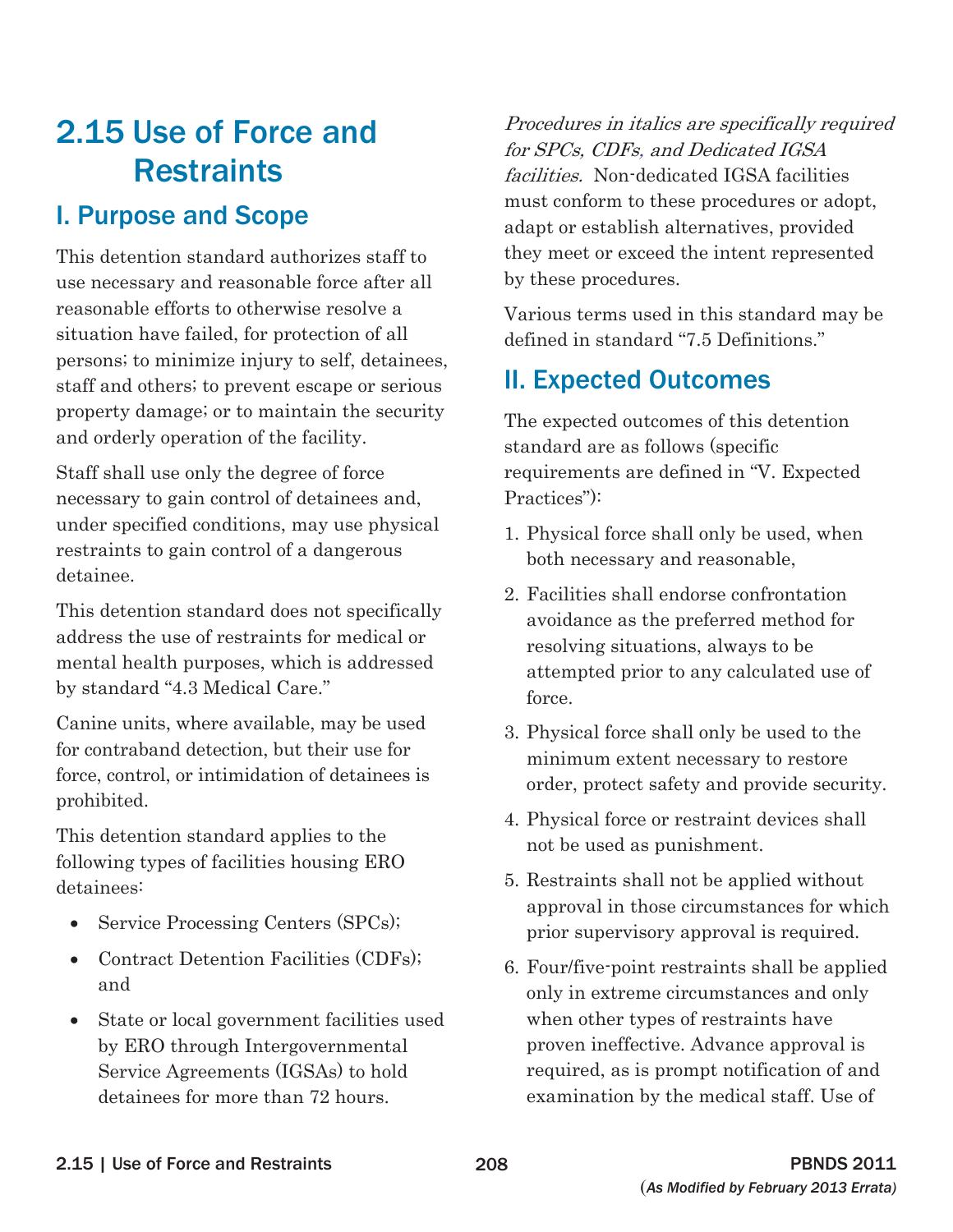these restraints shall be continued only in accordance with required procedures and documentation.

- 7. Intermediate force devices shall be used only in circumstances prescribed herein.
- 8. In each facility, all weapons and related equipment shall be stored securely in designated areas to which only authorized persons have access.
- 9. In each facility, chemical agents and related security equipment shall be inventoried at least once per month to determine their condition and expiration dates.
- 10. In each facility, a written record of routine and emergency distribution of security equipment shall be maintained.
- 11.An employee shall submit a written report no later than the end of his/her shift when force was used on any detainee for any reason, or if any detainee remains in any type of restraints at the end of that shift. This documentation includes written report of discharge of a firearm and use of less lethal devices to control detainees.
- 12.Telephonic notification to the Field Office Director shall occur as soon as practicable. Documentation shall be submitted to the Field Office Director within two business days via an ICEapproved form or equivalent, of any useof-force incident involving an ICE detainee. Appropriate documentation shall be maintained when physical force is used.
- 13.Canines shall not be used for force, control, or intimidation of detainees.
- 14.The applicable content and procedures in this standard shall be communicated to the detainee in a language or manner the detainee can understand.

All written materials provided to detainees shall generally be translated into Spanish. Where practicable, provisions for written translation shall be made for other significant segments of the population with limited English proficiency.

Oral interpretation or assistance shall be provided to any detainee who speaks another language in which written material has not been translated or who is illiterate.

# III. Standards Affected

This detention standard replaces "Use of Force" dated 12/2/2008.

# IV. References

American Correctional Association, Performance-based Standards for Adult Local Detention Facilities, 4th Edition: 4 ALDF-2B-01, 2B-02, 2B-03, 2B-04, 2B-05, 2B-06, 2B-07, 2B-08, 2C-01, 2C-02, 2C-06, 7B-15, 7B-16.

ICE Interim "Use of Force Policy" (7/7/2004), as amended or updated.

DHS "Use of Deadly Force Policy" (06/25/2004).

National Enforcement Standard, "Use of Intermediate Force."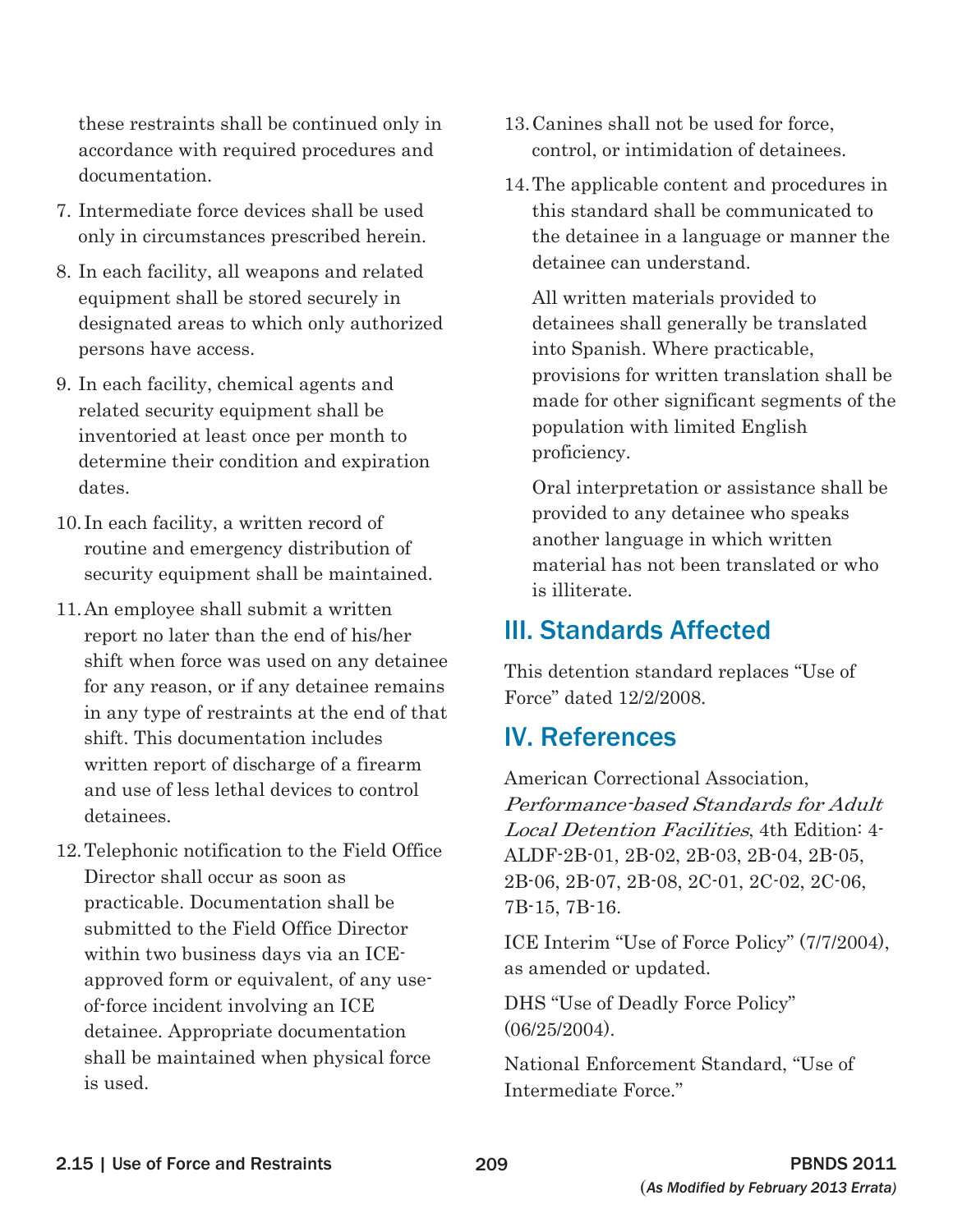# V. Expected Practices

## A. Overview

- 1. Use of force in detention facilities is never used as punishment, is minimized by staff attempts to first gain detainee cooperation, is executed only through approved techniques and devices, and involves only the degree necessary and reasonable to gain control of a detainee or provide for self-defense or defense of a third person.
- 2. Various levels of force may be necessary and reasonable, depending on the totality of the circumstances.
- 3. Generally, use of force is either immediate or calculated; calculated force is preferable in most cases as it is most likely to minimize harm to detainees or staff.
- 4. Use of force may involve physical control and placement of a detainee in secure housing, and/or the application of various types and degrees of restraint devices.
- 5. Follow-up (e.g., medical attention), documentation (e.g., audiovisual recording for calculated use of force), reporting and an after-action review are required for each incident involving use of force.

## B. Principles Governing the Use of Force and Application of Restraints

1. Instruments of restraint shall be used only as a precaution against escape during transfer; for medical reasons, when directed by the medical officer; or to prevent self-injury, injury to others, or

property damage. Restraints shall be applied for the least amount of time necessary to achieve the desired behavioral objectives.

- 2. Under no circumstances shall staff use force or apply restraints to punish a detainee.
- 3. Staff shall attempt to gain a detainee's willing cooperation before using force.
- 4. Staff shall use only that amount of force necessary and reasonable to gain control of a detainee.
- 5. Staff may immediately use restraints, if warranted, to prevent a detainee from harming self or others or from causing serious property damage.
- 6. Detainees subjected to use of force shall be seen by medical staff as soon as possible. If the use of force results in an injury or claim of injury, medical evaluation shall be obtained and appropriate care provided.
- 7. Facility Administrator approval is required for continued use of restraints, if they are considered necessary, once a detainee is under control.
- 8. Staff may apply additional restraints to a detainee who continues to resist after staff achieve physical control. If a restrained detainee refuses to move or cannot move because of the restraints, staff may lift and carry the detainee to the appropriate destination. Staff may not use the restraints to lift or carry the detainee. If feasible, an assistive device (e.g., ambulatory chair, gurney) shall be used to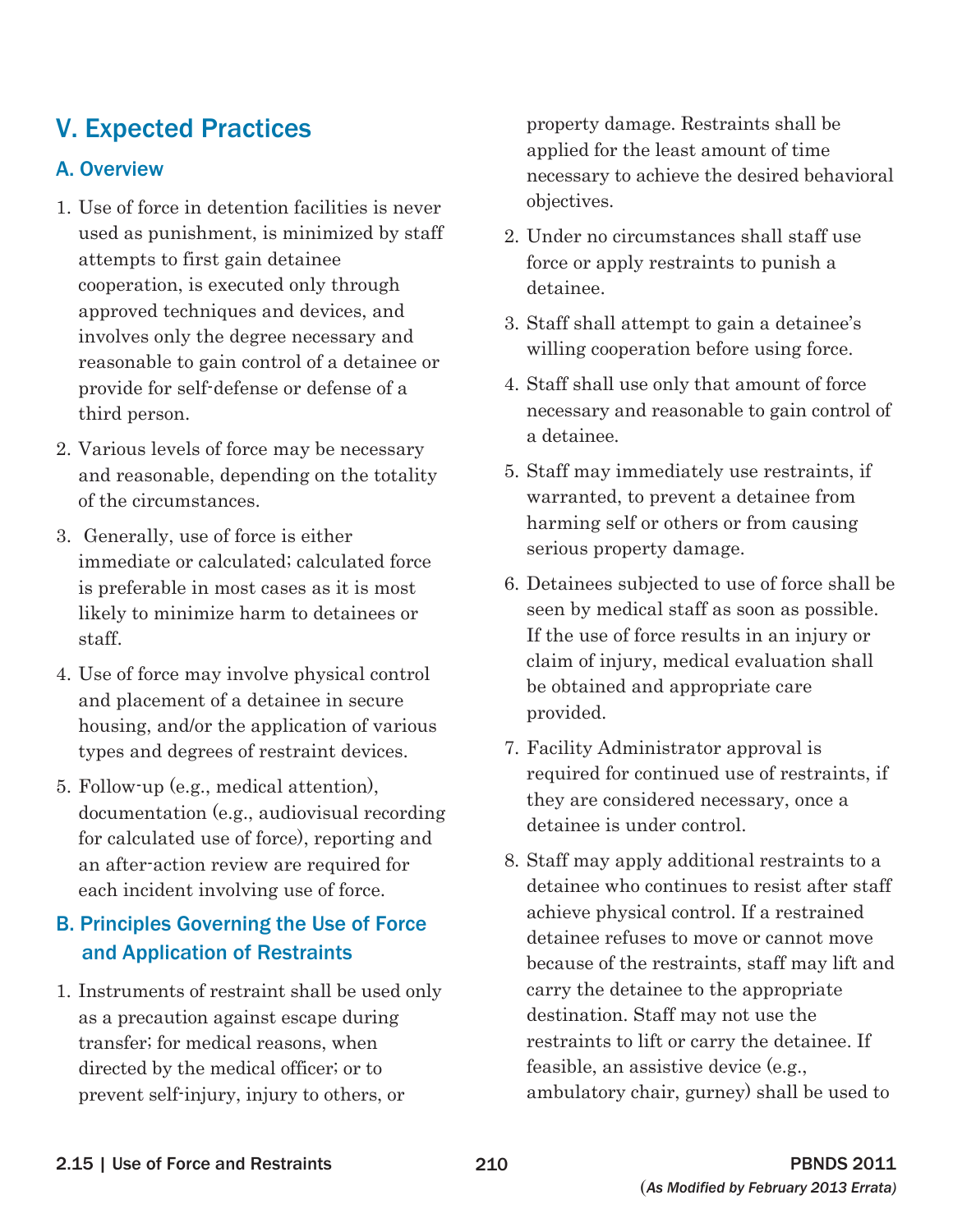help move the restrained detainee.

- 9. Staff may not remove restraints until the detainee is no longer a danger to himself or others.
- 10. Staff may not use restraint equipment or devices (e.g., handcuffs):
	- a. on a detainee's neck or face, or in any manner that restricts blood circulation or obstructs the detainee's airways (e.g., mouth, nose, neck, esophagus). See "V. Expected Practices."E below for more information; or
	- b. to cause physical pain or extreme discomfort. While some discomfort may be unavoidable even when restraints are applied properly, examples of prohibited applications include: improperly applied restraints, unnecessarily tight restraints, "hogtying," and fetal restraints (i.e., cuffed in front with connecting restraint drawn-up to create the fetal position).
- 11. Staff shall comply with defensive tactics training and the proper application of those techniques.
- 12. Staff shall monitor all detainees placed in restraints.
- 13. Documenting, reporting and investigating use-of-force incidents helps prevent unwarranted use of force and protects staff from unfounded allegations of improper or excessive use of force.
- 14. Calculated use of force requires supervisor pre-authorization and consultation with medical staff to determine if the detainee has medical

issues requiring specific precautions.

15. Deadly force may be used only when an officer has probable cause that the detainee poses an imminent danger of death or serious physical injury to the officer or to another person. Deadly force may not be used solely to prevent the escape of a fleeing suspect.

## C. Use-of-Force Continuum

The Use-of-Force Continuum is a five-level model used to illustrate the levels of force staff may use to gain control of a detainee. The levels are:

- 1. Staff Presence without Action
- 2. Verbal Commands
- 3. Soft Techniques

Techniques from which there is minimal chance of injury (e.g., grasping, using empty-hand and/or "come-along" holds, using impact weapons for holds, applying pressure to pressure points, using chemical agents).

4. Hard Techniques

Techniques with which there is a greater possibility of injury (e.g., strikes, throws, "take-downs," or striking using impact weapons such as expandable batons, straight batons, authorized less-lethal devices and specialty impact weapons).

5. Deadly Force

The use of any force that is reasonably likely to cause death or serious physical injury. Deadly force does not include force that is not reasonably likely to cause death or serious physical injury, but unexpectedly results in such death or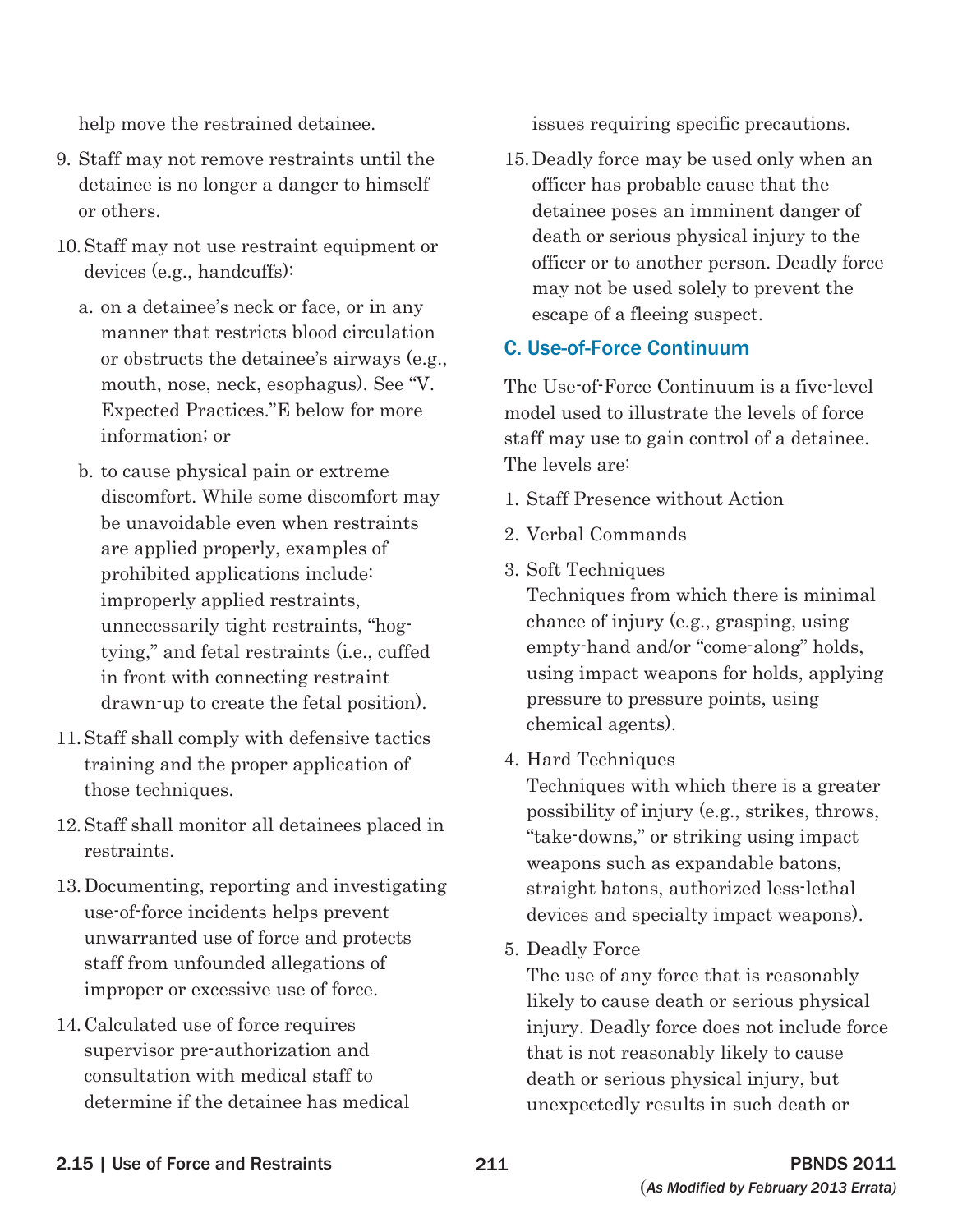injury.

Staff are trained and required to use only a level of force that is necessary and reasonable to gain control of a detainee; however, the totality of the circumstances may necessitate use of a higher level of force. Staff may have to rapidly escalate or deescalate through the Use of Force Continuum, depending on the totality of circumstances present.

## D. Training

### 1. General Training

All new officers shall be sufficiently trained during their first year of employment. Through ongoing training (to occur annually at a minimum), all detention facility staff must be made aware of their responsibilities to effectively handle situations involving aggressive detainees.

At a minimum, training shall include:

- a. requirements of this detention standard;
- b. use-of-force continuum, to include use of deadly force;
- c. communication techniques;
- d. cultural diversity;
- e. management of detainees with mental health conditions;
- f. confrontation-avoidance techniques;
- g. approved methods of self-defense and defensive tactics;
- h. forced cell move techniques;
- i. prevention of communicable diseases, particularly precautions to be taken when using force;
- j. application of restraints (progressive and hard);
- k. reporting procedures; and
- l. forced medication procedures.

Staff shall also be advised of the "Prohibited Force Acts and Techniques," listed below in "Section E" of this standard. Staff shall receive defensive tactics training before being placed in a detainee-contact position.

### 2. Specialized Training

Any officer who is authorized to use an intermediate force device shall be specifically trained and certified to use that device. Training in the use of chemical agents also shall include treatment of individuals exposed to them.

Training shall also cover use of force in special circumstances (detailed below).

All employees who participate in a calculated use-of-force move shall have received prior training.

The employee shall receive training on an annual basis, and documentation of that training shall be maintained in the employee's training record for the duration of his/her employment at the facility. The employee must also maintain certification.

## E. Prohibited Force Acts and Techniques

The following acts and techniques are specifically prohibited, unless deadly force would be authorized:

- 1. Choke holds, carotid control holds and other neck restraints;
- 2. Using a baton to apply choke or "come-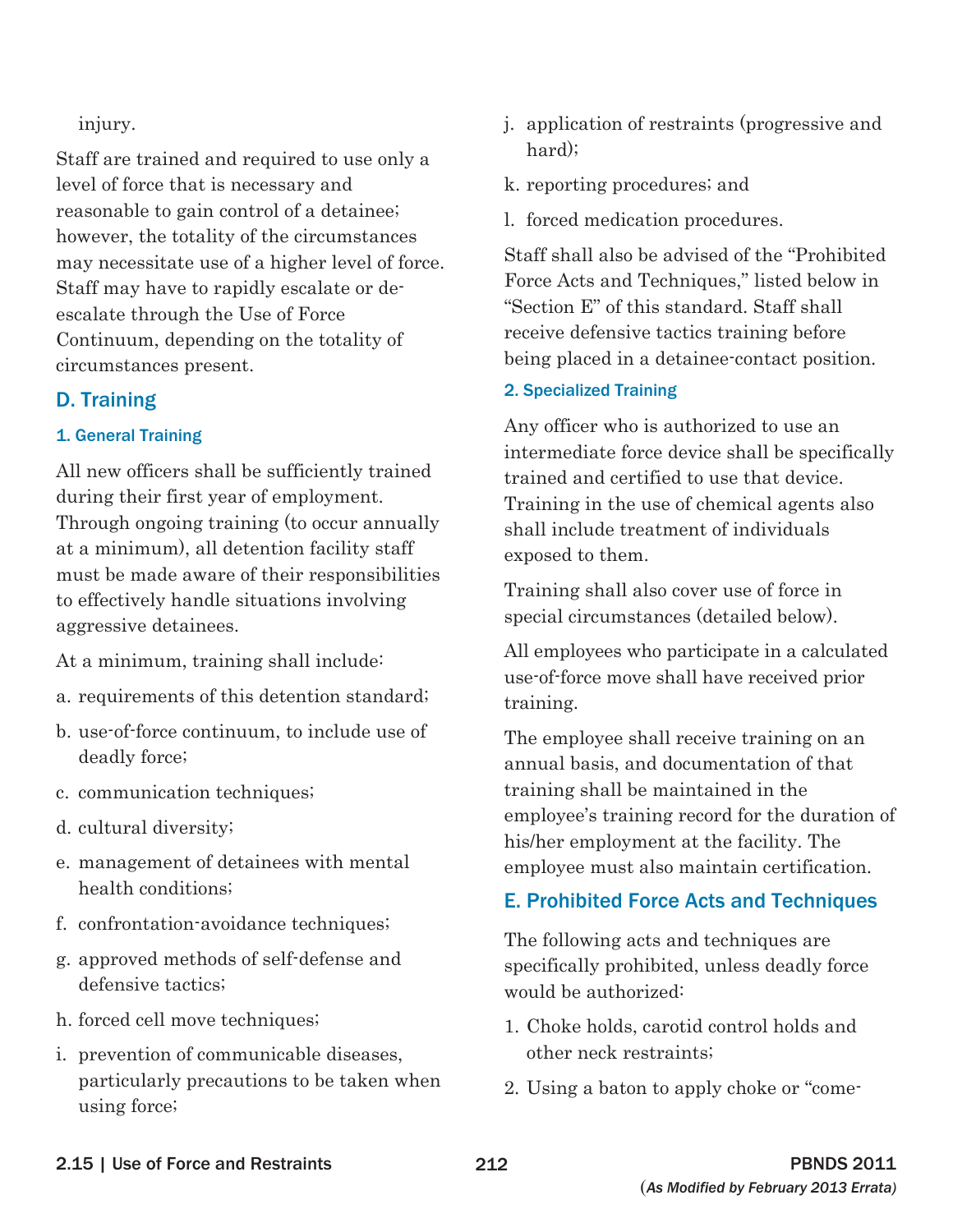along" holds to the neck area;

3. Intentional baton strikes to the head, face, groin, solar plexus, neck, kidneys, or spinal column;

The following acts and techniques are generally prohibited, unless both necessary and reasonable in the circumstances:

- 1. Striking a detainee when grasping or pushing him/her would achieve the desired result;
- 2. Using force against a detainee offering no resistance; and
- 3. Restraining detainees to fixed objects not designed for restraint.

## F. Use of Force in Special Circumstances

Occasionally, after the failure of confrontation-avoidance techniques, staff must make a judgment whether to use higher levels of force with detainees in special circumstances. Except in instances where immediate use of force is necessary, staff shall consult medical staff, in certain cases set forth below, before unilaterally determining a situation sufficiently grave to warrant the use of physical force.

#### 1. Restraints on Pregnant Women

A pregnant woman or woman in postdelivery recuperation shall not be restrained absent truly extraordinary circumstances that render restraints absolutely necessary as documented by a supervisor and directed by the on-site medical authority. This general prohibition on restraints applies to all pregnant women in the custody of ICE, whether during transport, in a detention

facility, or at an outside medical facility. Restraints are never permitted on women who are in active labor or delivery.

Restraints should not be considered as an option, except under the following extraordinary circumstances:

- a. a medical officer has directed the use of restraints for medical reasons;
- b. credible, reasonable grounds exist to believe the detainee presents an immediate and serious threat of hurting herself, staff or others; or
- c. reasonable grounds exist to believe the detainee presents an immediate and credible risk of escape that cannot be reasonably minimized through any other method.

In the rare event that one of the above situations applies, medical staff shall determine the safest method and duration for the use of restraints and the least restrictive restraints necessary shall be used.

Even in the extraordinary circumstance when restraints are deemed necessary, no detainee known to be pregnant shall be restrained in a face-down position with fourpoint restraints, on her back, or in a restraint belt that constricts the area of the pregnancy. All attempts will be made to ensure that the detainee is placed on her left side if she is immobilized.

The use of restraints requires documented approval and guidance from the on-site medical authority. Record-keeping and reporting requirements regarding the medical approval to use restraints shall be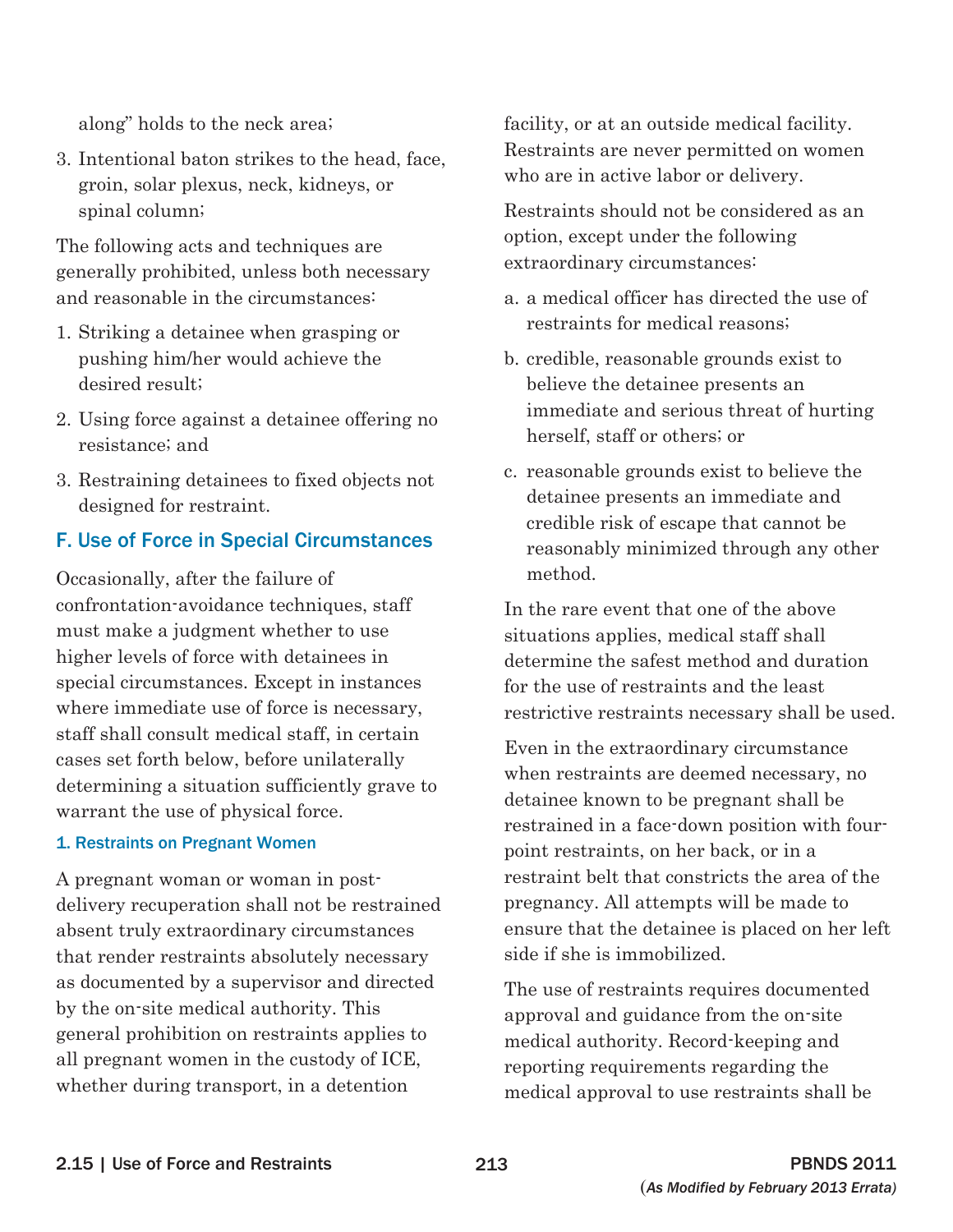consistent with other provisions within these standards, including documentation in the detainee's A-file, detention and medical file.

#### 2. Detainees with Wounds or Cuts

Staff shall wear protective gear when restraining aggressive detainees with open cuts or wounds. If force is necessary, protective gear shall include a full-body shield.

Aggressive detainees in restraints shall be placed in administrative segregation, and segregated from all other detainees. Such detainees shall remain in a Special Management Unit (SMU) until cleared to return to the general population by the chief immigration enforcement agent and the clinical director, with the facility administrator's approval.

### 3. Detainees with Special Medical or Mental Health Needs

If a situation arises involving a special-needs detainee, the appropriate medical or mental health staff shall be consulted prior to the calculated use of force. "Special needs" includes physically disabled detainees and detainees with a mental health condition that may impair them from understanding the situation. Medical staff shall be consulted in circumstances involving specialneeds detainees.

## G. Intermediate Force Weapons

In this detention standard, "Intermediate Force Weapons" refers to weapons otherwise known as "non-deadly force weapons," "nonlethal weapons," or "less-than-lethal weapons."

#### 1. Storage

Ordinarily, when not actually in use, intermediate force weapons and related equipment are permitted only in designated areas:

- a. where access is limited to authorized personnel, and
- b. to which detainees and non-authorized personnel have no access.

If such equipment is kept in an SMU, staff shall store and maintain it under the same conditions as Class "A" tools. If an SMU lacks appropriate secure space, the equipment must be kept in a secure location elsewhere in the facility.

#### 2. Recordkeeping and Maintenance

Each facility shall maintain a written record of routine and emergency distribution of security equipment and shall specifically designate and incorporate, in one or more post orders, responsibility for staff to inventory chemical agents and related security equipment at least monthly to determine their condition and expiration dates.

#### 3. Use

The facility administrator may authorize the use of intermediate force weapons if a detainee:

- a. is armed and/or barricaded; or
- b. cannot be approached without danger to self or others; and
- c. a delay in controlling the situation would seriously endanger the detainee or others, or would result in a major disturbance or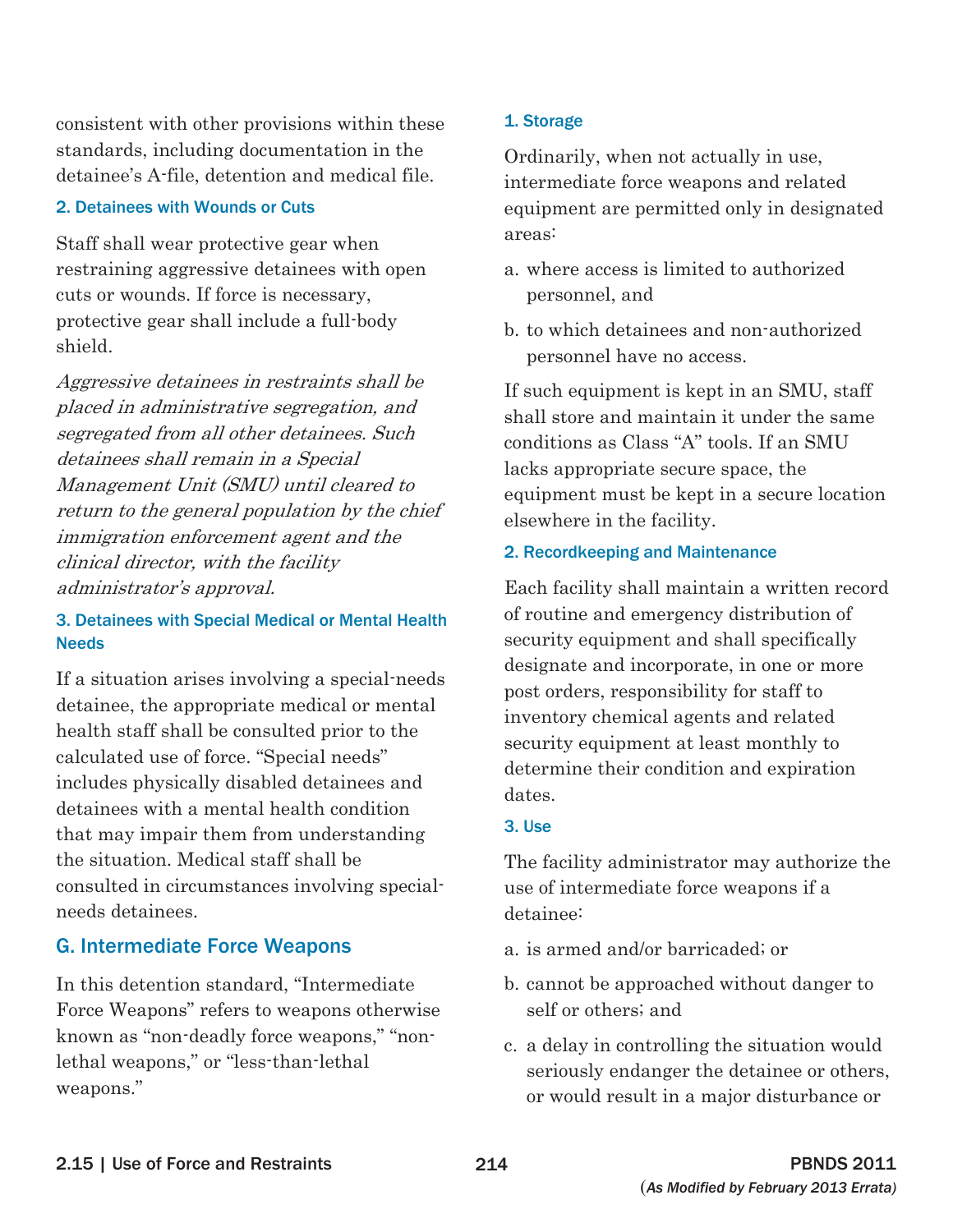serious property damage.

Staff shall consult medical staff as practicable, before using pepper spray or other intermediate force weapons unless escalating tension makes such action unavoidable. When possible, medical staff shall review the detainee's medical file for a disease or condition that an intermediate force weapon could seriously exacerbate, including, but not limited to, asthma, emphysema, bronchitis, tuberculosis, obstructive pulmonary disease, angina pectoris, cardiac myopathy or congestive heart failure.

In the use-of-force continuum, the collapsible steel baton authorized below is an "impact weapon" that is considered:

- a. a "soft" technique when used during "come-alongs" or to apply gradual pressure for compliance, or
- b. a "hard" technique when used for striking.

As with any use of force, staff using an impact weapon shall choose the appropriate level as required by the totality of circumstances, and its use must be discontinued when adequate control of a detainee has been achieved.

#### 4. Authorized Intermediate Force Devices

The following devices are authorized:

- a. oleoresin capsicum (OC) spray ("pepper spray");
- b. collapsible steel baton;
- c. a 36" straight, or riot, baton; and
- d. ICE authorized chemical and impact munitions

#### 5. Unauthorized Force Devices

The following devices are not authorized:

- a. saps, blackjacks and sap gloves;
- b. mace, CN, tear gas, or other chemical agents, except OC spray;
- c. homemade devices or tools; and
- d. any other device or tool not issued or approved by ICE/ERO.

### H. Immediate use of force

An "immediate-use-of-force" situation is created when a detainee's behavior constitutes a serious and immediate threat to self, staff, another detainee, property, or the security and orderly operation of the facility. In that situation, staff may respond without a supervisor's direction or presence.

Upon gaining control of the detainee, staff shall seek the assistance of qualified health personnel to immediately:

- 1. Determine if the detainee or facility staff requires continuing care and, if so, make the necessary arrangements. Continuing care may involve such measures as admission to the facility hospital.
- 2. Examine the detainee and immediately treat any injuries. The medical services provided and diagnosed injuries shall be documented.
- 3. Examine any involved staff member who reports an injury and, if necessary, provide initial emergency care. The examination shall be documented.
- 4. A written report shall be provided to the shift supervisor by each officer involved in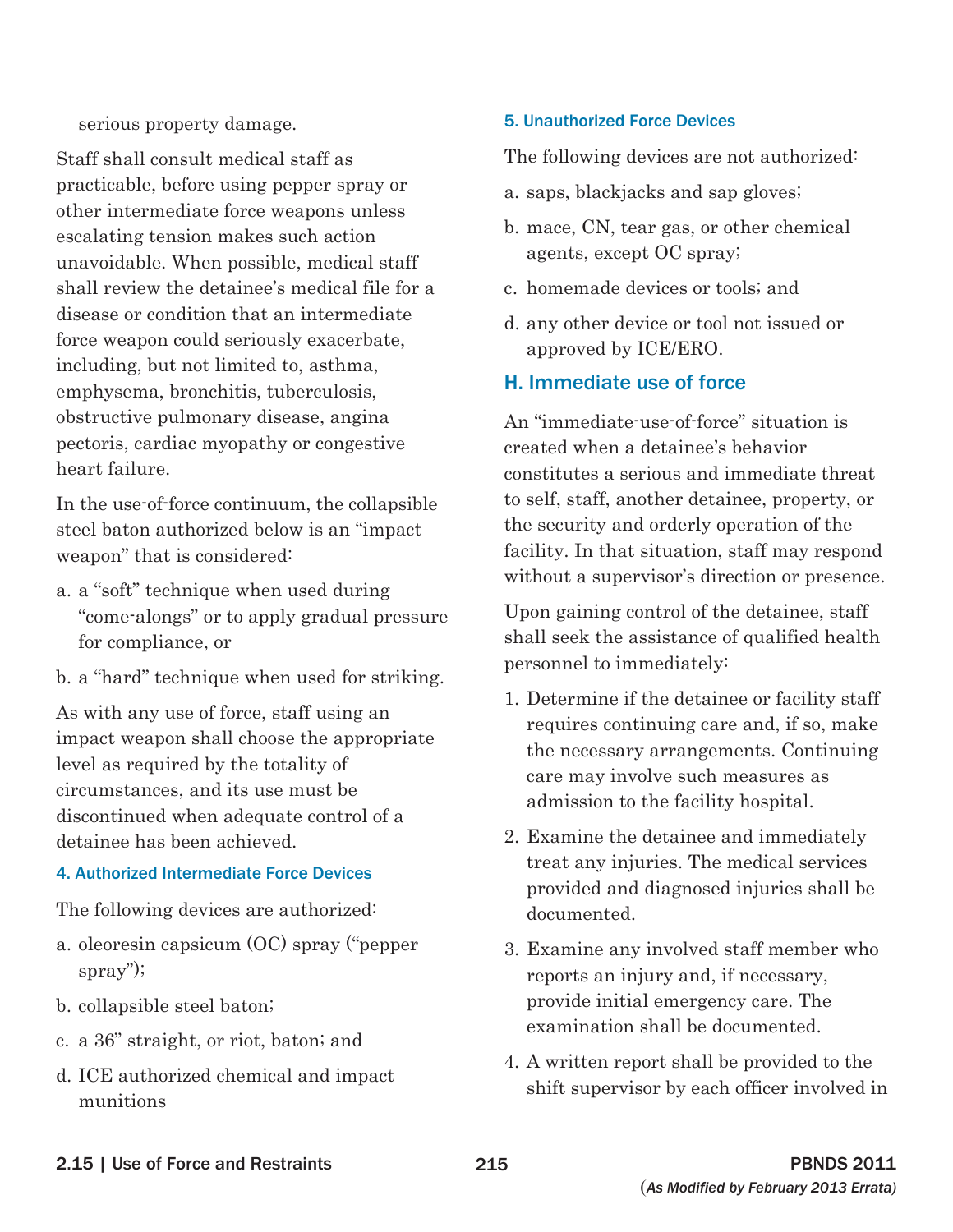the use of force by the end of the officer's shift.

The shift supervisor shall provide a written report to the facility administrator or designee no later than the end of a tour of duty when force was used on any detainee, or if any detainee remains in restraints at the end of that shift.

## I. Calculated Use of Force and/or Application of Restraints

If a detainee is in a location where there is no immediate threat to the detainee or others (for example, a locked cell or range), staff shall take the time to assess the possibility of resolving the situation without resorting to force.

A calculated use of force needs to be authorized in advance by the facility administrator (or designee).

Medical staff shall review the detainee's medical file for a disease or condition that an intermediate force weapon could seriously exacerbate, including, but not limited to, asthma, emphysema, bronchitis, tuberculosis, obstructive pulmonary disease, angina pectoris, cardiac myopathy, or congestive heart failure.

Calculated use of force is feasible and preferred to immediate use of force in most cases and is appropriate when the detainee is in a location where the detainee poses no immediate threat of harm, even if the detainee is verbalizing threats or brandishing a weapon, provided staff sees no immediate danger of the detainee's causing harm to himself or others. Calculated use of

force affords staff time to strategize and resolve situations in the least confrontational manner and assist to de-escalate the situation.

#### 1. Confrontation Avoidance

Before authorizing the calculated use of force, the on-site ranking detention official, a designated health professional and others as appropriate shall assess the situation. Taking into account the detainee's history and the circumstances of the immediate situation, they shall determine the appropriateness of using force.

The conferring staff may consider in their assessment the detainee's medical/mental history, recent incident reports involving the detainee, if any, and emotional shocks or traumas that may be contributing to the detainee's state of mind (e.g., a pending criminal prosecution or sentencing, divorce, illness, death).

Interviewing staff familiar with the detainee might yield insight into the detainee's current agitation or even pinpoint the immediate cause. Such interviews may also help identify those who have established rapport with the detainee or whose personalities suggest they might be able to reason with the detainee.

### 2. Documentation and Audiovisual Recording

While ICE/ERO requires that all use-of-force incidents be documented and forwarded to ICE/ERO for review, for calculated use of force, it is required that the entire incident be audio visually recorded. The facility administrator or designee is responsible for ensuring that use of force incidents are audio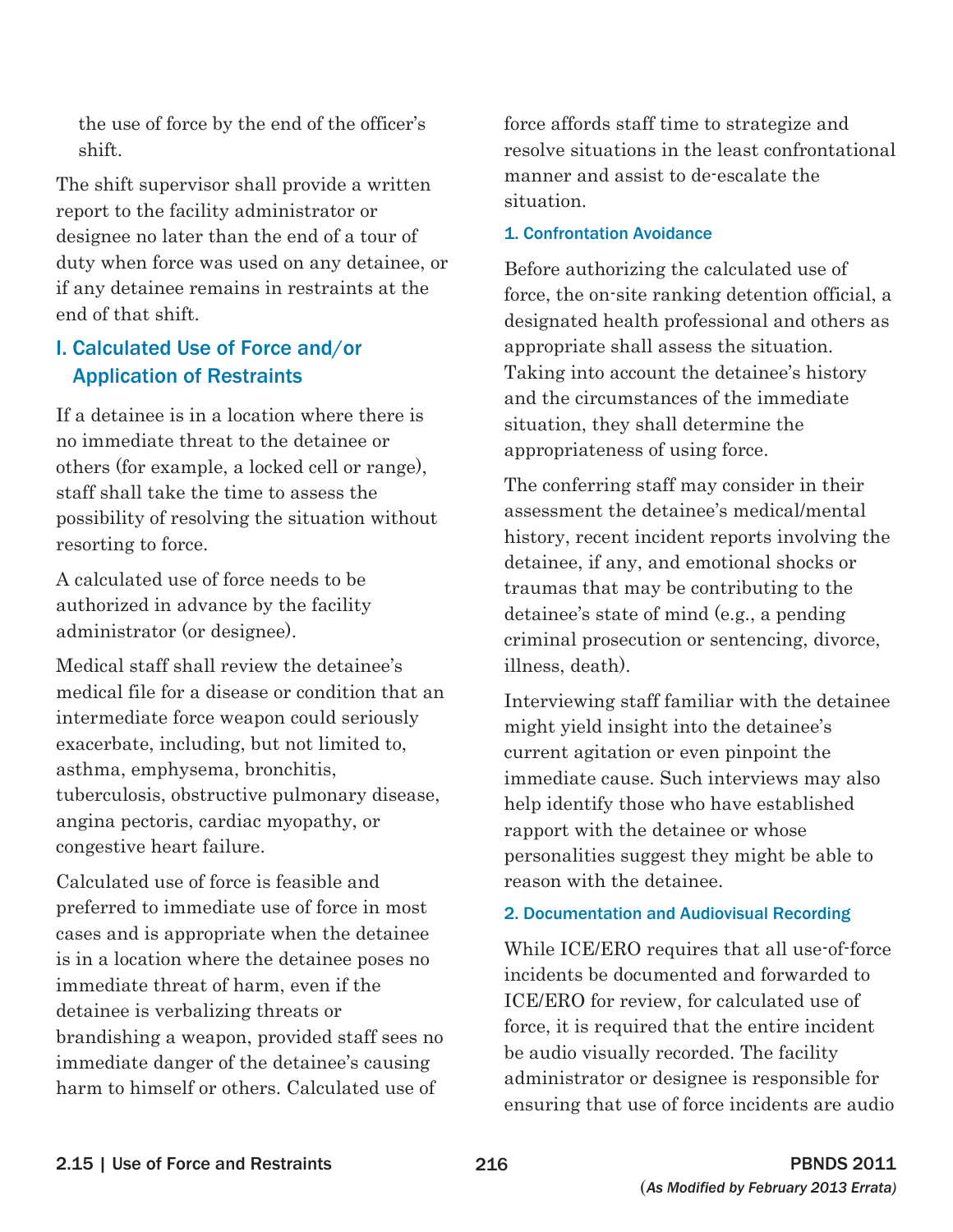visually recorded. Staff shall be trained in the operation of audiovisual recording equipment. There shall be a sufficient number of cameras appropriately located and maintained in the facility. The audiovisual record and accompanying documentation shall be included in the investigation package for the after-action review described below.

Calculated use-of-force incidents shall be audio visually-recorded in the following order:

- a. Introduction by team leader stating facility name, location, time, date, etc., describing the incident that led to the calculated use of force, and naming the audiovisual camera operator and other staff present.
- b. Faces of all team members shall briefly appear (with helmets removed and heads uncovered), one at a time, identified by name and title.
- c. Team Leader offers the detainee a last chance to cooperate before team action, outlines the use-of-force procedures, engages in confrontation avoidance and issues use-of-force order.
- d. Record entire use-of-force team operation, unedited, until the detainee is in restraints.
- e. Take close-ups of the detainee's body during a medical exam, focusing on the presence/absence of injuries. Staff injuries, if any, are to be described but not shown.
- f. Debrief the incident with a full discussion/analysis/assessment of the

incident.

#### 3. Use-of-Force Team Technique

When a detainee must be forcibly moved and/or restrained during a calculated use of force, staff shall use the use-of-force team technique to prevent or diminish injury to staff and detainees and exposure to communicable disease. The technique usually involves five or more trained staff members clothed in protective gear, including helmet with face shield, jumpsuit, stab-resistant vest, gloves and forearm protectors. Team members enter the detainee's area together and have coordinated responsibility for achieving immediate control of the detainee.

- a. Staff shall be trained in the use-of-force team technique in sufficient numbers for teams to be quickly convened on all shifts in different locations throughout the facility. To use staff resources most effectively, the facility administrator shall provide use-of-force team technique training for all staff members who could potentially participate in a calculated use of force.
- b. The use-of-force team technique training shall include the technique, its application, confrontation-avoidance, professionalism and debriefing.
- c. Training shall also address the use of protective clothing and handling of spilled blood and body fluids.
	- 1) Use-of-force team members and others participating in a calculated use of force shall wear protective gear, taking particular precautions when entering a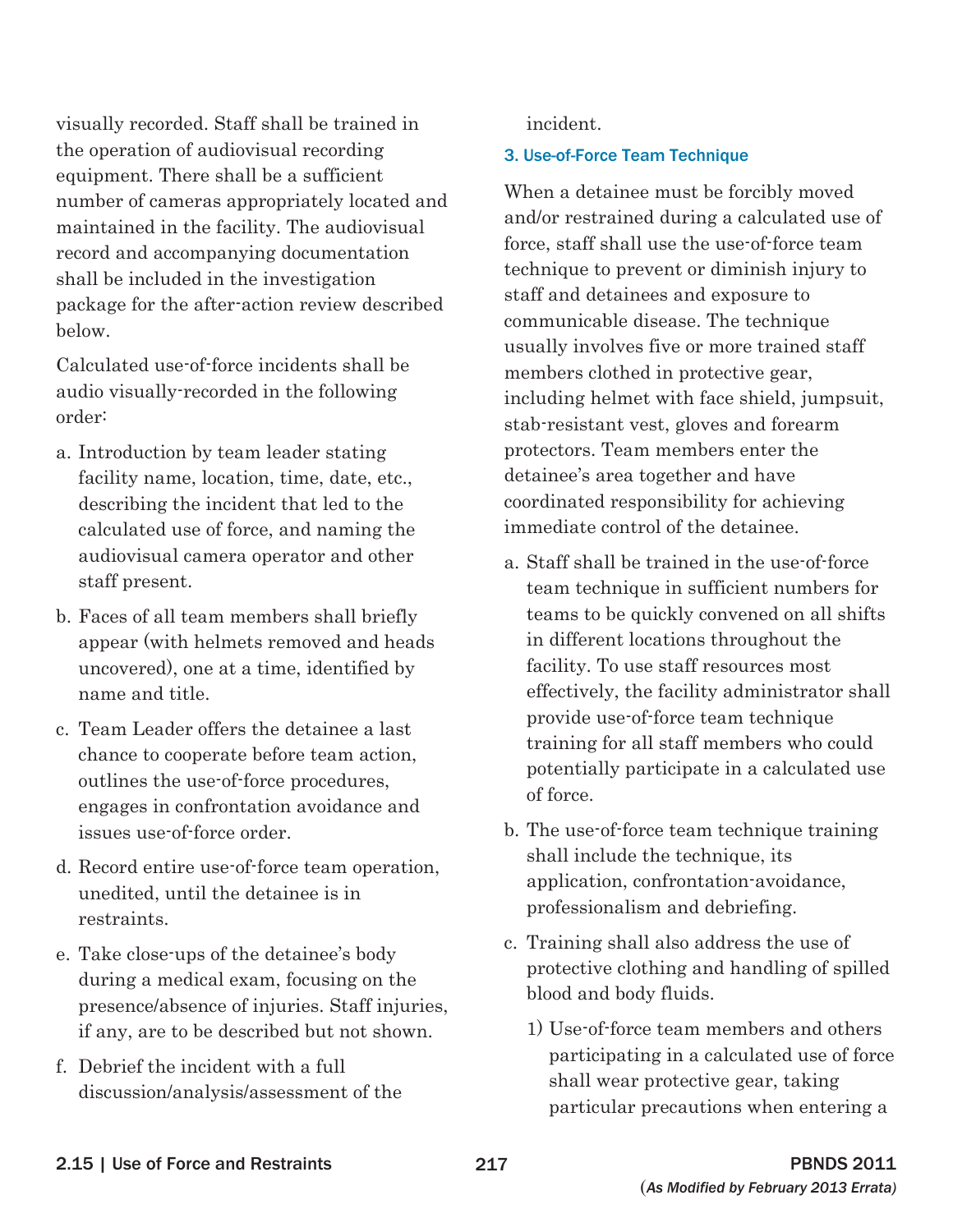cell or area where blood or other body fluids could be present.

- 2) Staff members with a skin disease or skin injury shall not participate in a calculated use-of-force action.
- d. The shift supervisor or another supervisor on duty:
	- 1) must be on the scene prior to any calculated use of force to direct the operation and continuously monitor staff compliance with policy and procedure;
	- 2) shall not participate except to prevent impending staff injury;
	- 3) shall seek the advance guidance of qualified health personnel (based on a review of the detainee's medical record) to identify physical or mental problems and, whenever feasible, arrange for a health services professional to be present to observe and immediately treat any injuries;
	- 4) shall exclude from the use-of-force team any staff member involved in the incident precipitating the need for force; and
	- 5) may expand the use-of-force team to include staff with specific skills (e.g., those who handle chemical agents).
- e. When restraints are necessary, the team shall choose ambulatory or progressive models (described later in this document) and may resort to four/five-point restraints only if the less restrictive devices prove ineffective.

f. The supervisor shall provide a written report to the facility administrator or designee, no later than the end of a tour of duty when force was used on any detainee, or if any detainee remains in restraints at the end of that shift.

## J. Evidence Protection and Sanitation

The supervisor shall inspect areas of blood or other body-fluid spillage after a use-of-force incident. Unless the supervisor determines that the spillage must be preserved as evidence, as specified under standard "2.3 Contraband," staff or properly trained detainees shall immediately sanitize those areas, based on medical department guidance on appropriate cleaning solutions and their use. Standard "1.2 Environmental Health and Safety" provides detailed guidance for cleaning areas with blood and other body fluid spills.

Standard sanitation procedures shall be followed in areas with blood or other body fluid spillage. Wearing the appropriate protective gear, staff and/or detainees shall immediately apply disinfectant to sanitize surfaces such as walls and floors, furniture, etc. Articles of clothing and use-of-force equipment contaminated with body fluids shall likewise be disinfected or destroyed as needed and appropriate.

## K. Maintaining Audiovisual Recording Equipment and Records

Staff shall store and maintain audiovisual recording equipment under the same conditions as "restricted" tools. The equipment must be kept in a secure location elsewhere in the facility.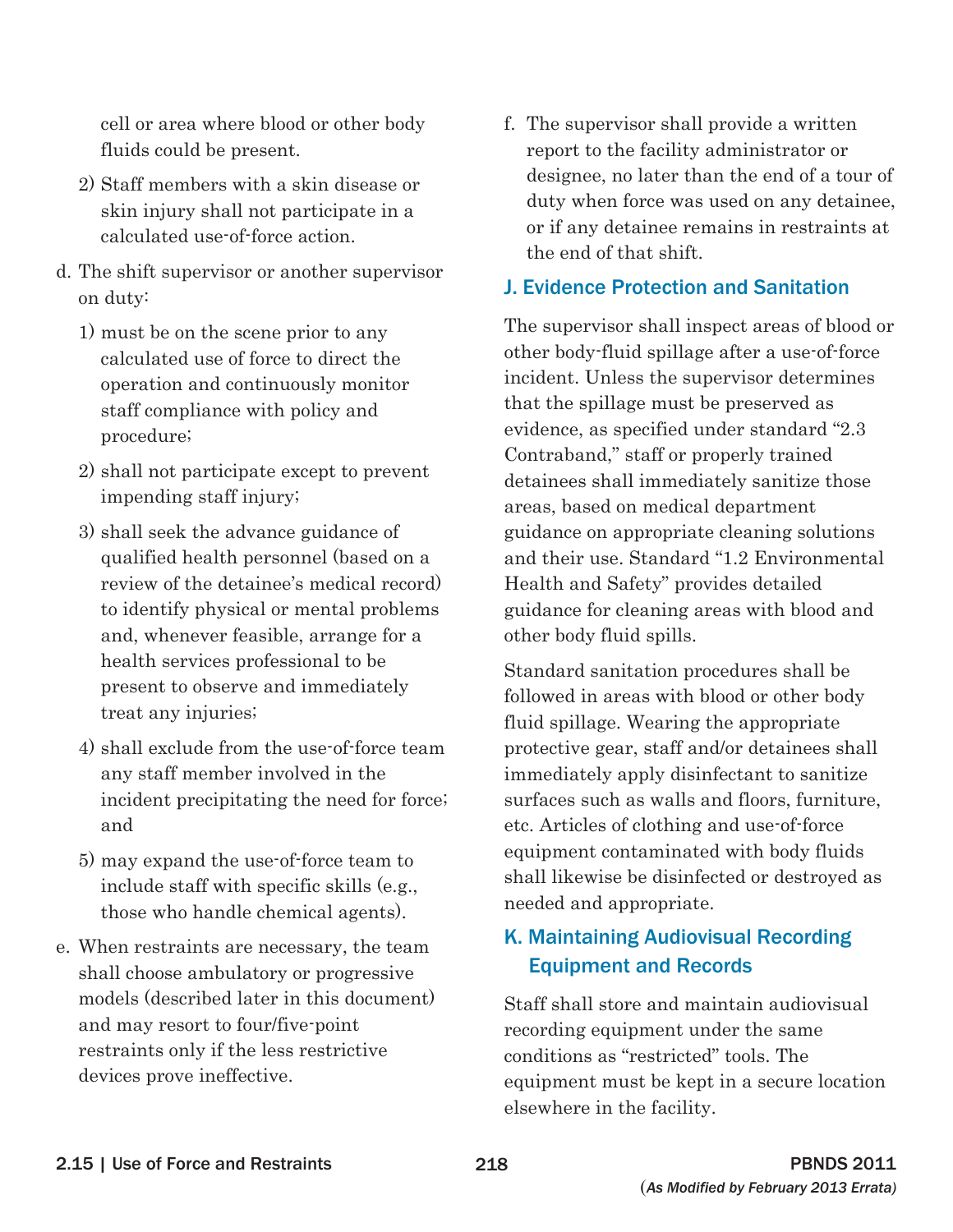Since audiovisual recording equipment must often be readily available, each facility administrator shall designate and incorporate in one or more post orders responsibility for:

- 1. maintaining cameras and other audiovisual equipment;
- 2. regularly scheduled and documented testing to ensure all parts, including batteries, are in working order; and
- 3. keeping back-up supplies on hand (e.g., batteries, tapes or other recording media, lens cleaners).

Each audiovisual record shall be catalogued and preserved until no longer needed, but shall be kept no less than six years after its last documented use. In the event of litigation, the facility shall retain the relevant audiovisual record a minimum of six months after the litigation has concluded or been resolved.

\*\*The relevant audiovisual record shall be retained by the facility for one year after litigation or any investigation has concluded or been resolved.

The audiovisual records may be catalogued electronically or on 3" x 5" index cards, provided that the data can be searched by date and detainee name. A log shall document audiovisual record usage.

Use-of-force audiovisual records shall be available for supervisory, Field Office and ICE/ERO headquarters incident reviews and may also be used for training.

Release of use-of-force audiovisual recordings to the news media may occur only if

authorized by the Director of Enforcement and Removal Operations, in accordance with ICE/ERO procedures and rules of accountability.

## L. Approved Restraint Equipment

The following restraint equipment is authorized:

- 1. handcuffs: stainless steel, 10 oz.;
- 2. leg irons: stainless steel and must meet the National Institute of Justice standard;
- 3. martin chain;
- 4. waist or belly chain: case-hardened chains with a minimum breaking strength of approximately 800 pounds;
- 5. handcuff cover: cases for the security of handcuffs used on high security detainees;
- 6. soft restraints: nylon/leather type with soft arm and leg cuffs containing soft belts with key locks;
- 7. plastic cuffs: disposable; and
- 8. any other ICE/ERO-approved restraint device.

Deviations from this list of restraint equipment are strictly prohibited.

## M. Ambulatory and Progressive Restraints

When sufficient for protection and control of a detainee, staff shall apply ambulatory restraints, which are soft and hard equipment that provides freedom of movement sufficient for eating, drinking and other basic needs without staff assistance or intervention;

If ambulatory restraints are insufficient to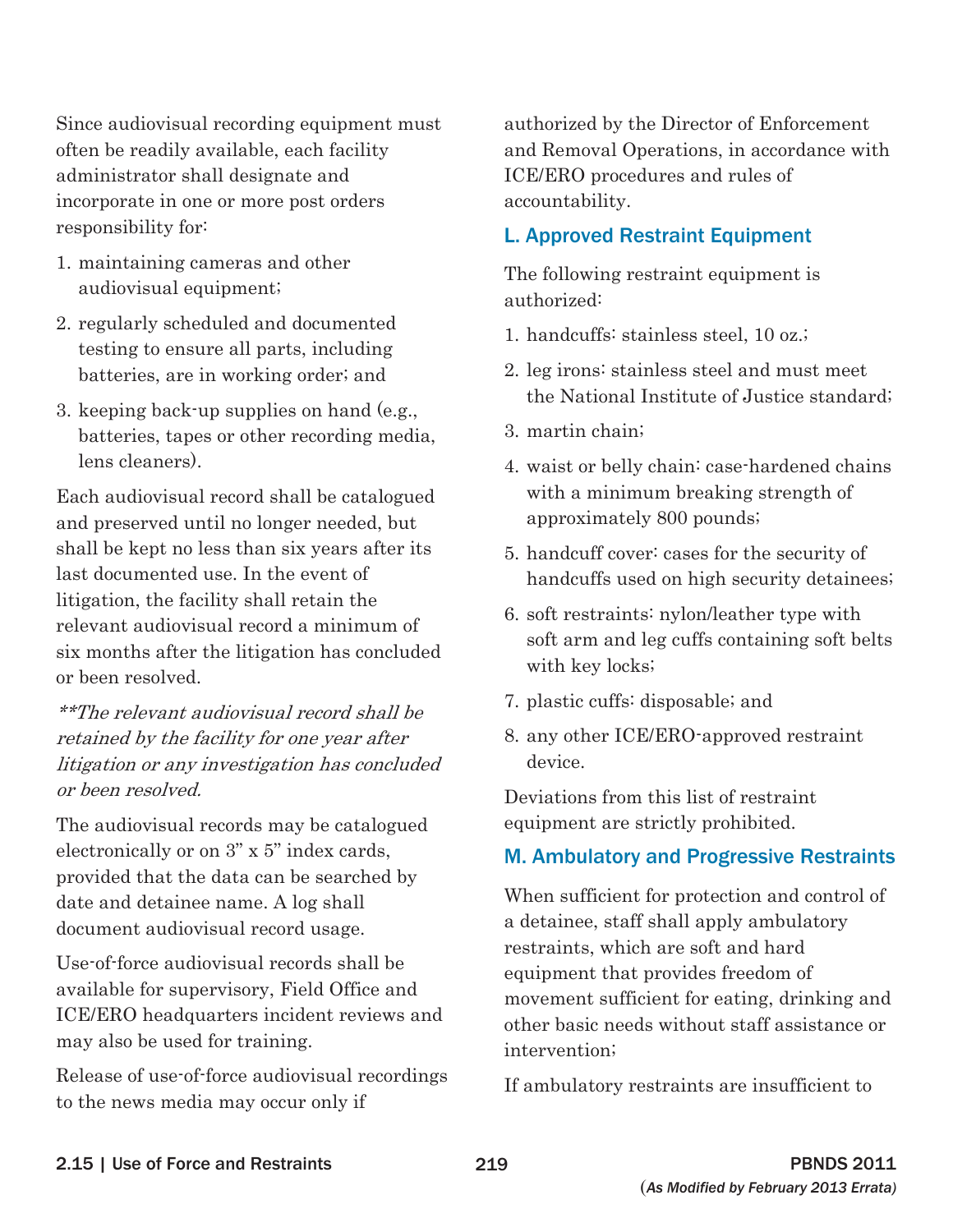protect and control a detainee, staff may apply progressive restraints, which are more secure or restrictive. The facility administrator shall decide on the appropriate restraint method, i.e., hard restraints with/without waist chain or belt; four/five-point soft restraints with hard restraints to secure the detainee to a bed; four/five-point hard restraints, etc.

In situations involving a highly assaultive and aggressive detainee, progressive restraints may be needed as an intermediate measure while placing a detainee in, or removing a detainee from, four/five-point restraints.

Once a detainee has been placed in ambulatory restraints, the shift supervisor is required to conduct a physical check of the detainee once every two hours to determine if the detainee has stopped the behavior which required the restraints and thus restraints are no longer necessary. Once a positive behavioral change has been achieved, a decision to remove the restraints or place the detainee in less restrictive restraints shall be made. If this has not been achieved, the shift supervisor shall document the reason for continuance of the ambulatory restraints.

The supervisor shall provide a written report to the facility administrator no later than the end of the tour of duty when any detainee remains in restraints at the end that shift.

### N. Four/Five-Point Restraints

#### 1. General Requirements

When four/five-point restraints are necessary, staff shall:

- a. Use soft restraints (e.g., vinyl), unless they:
	- 1) were previously ineffective with this detainee, or
	- 2) proved ineffective in the current instance.
- b. Provide the detainee with temperatureappropriate clothing and a bed, mattress, sheet, and/or blanket. Under no circumstance shall a detainee remain naked or without cover (sheet or blanket) unless deemed necessary by qualified health personnel.
- c. Check and record the detainee's condition at least every 15 minutes to ensure that the restraints are not hampering circulation and to monitor the general welfare of the detainee. If the detainee is confined by bed restraints, staff shall periodically rotate the detainee's position to prevent soreness or stiffness.
- d. All facilities shall document all checks of detainees in four/five point restraints every 15 minutes.

Staff shall use the SMU logbook to record each 15-minute check of detainees in four/five-point restraints. Documentation shall continue until restraints are removed. The shift supervisor shall be immediately notified if the detainee is calm, to permit re-evaluation of the use of restraints.

#### 2. Medical Staff

A health professional shall test the detainee's breathing, other vital signs and physical and verbal responses. If the

#### 2.15 | Use of Force and Restraints 220 PBNDS 2011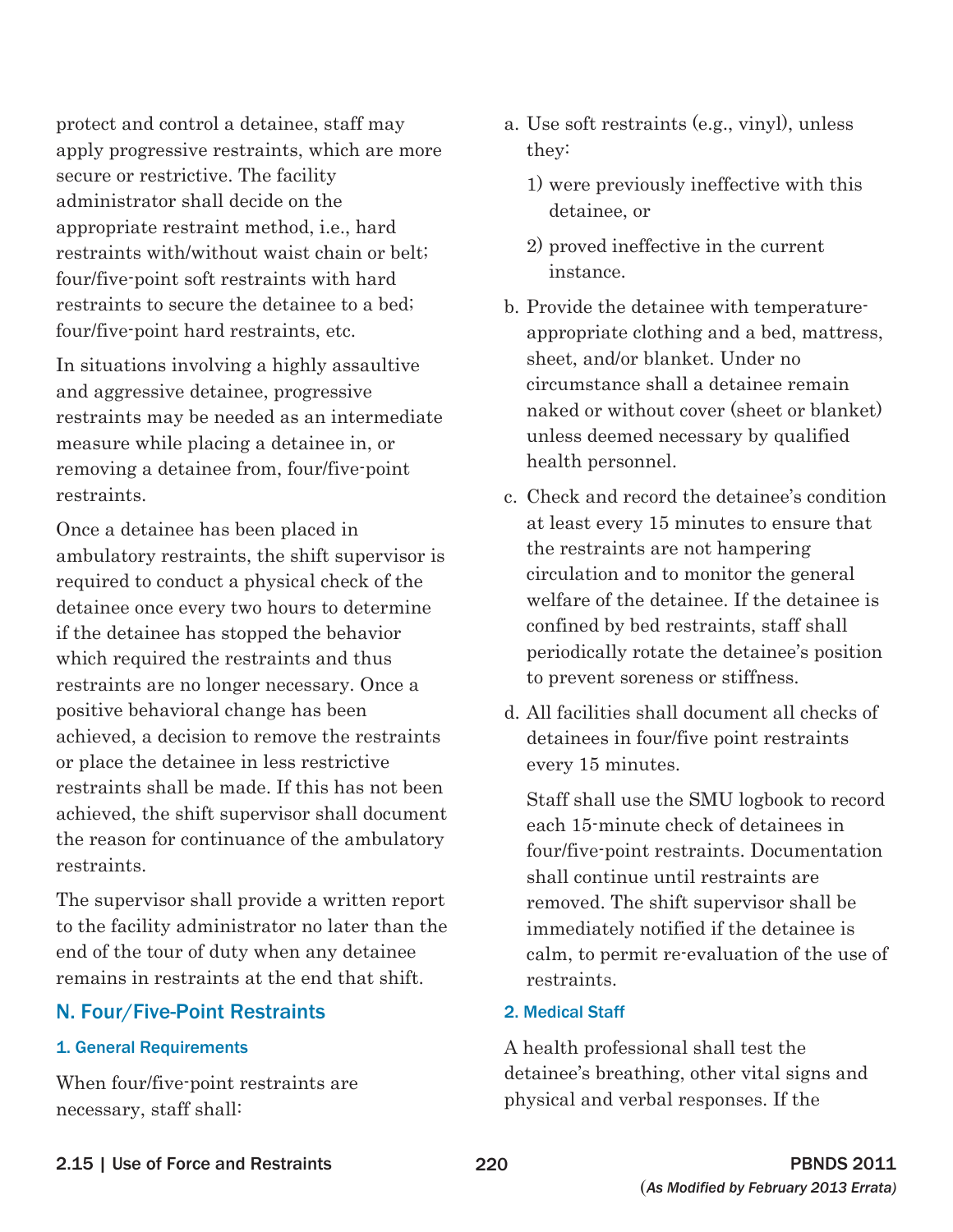detainee is bed-restrained, the health professional shall determine how the detainee must be placed. Qualified health personnel are required to visit the detainee at least twice per eight-hour shift. When qualified health personnel are not immediately available, staff shall place the detainee in a "face-up" position until the medical evaluation can be completed. Medical checks shall be documented. Mental health assessments shall be conducted by a qualified health professional when restraints are utilized for more than eight hours. In such instances, detainees should also be assessed by a qualified mental health professional as soon as possible.

#### 3. Shift Supervisor

The shift supervisor shall be responsible for the following:

- a. The shift supervisor shall review a detainee in four/five-point restraints every two hours. If the detainee has calmed down and restraints are no longer necessary, they may be removed and, if appropriate, replaced by a less restrictive device.
- b. At every two-hour review, the detainee shall be afforded the opportunity to use the toilet, unless the detainee actively resists or becomes combative when released from restraints for this purpose.
- c. The decision to release the detainee or apply less restrictive restraints shall not be delegated below the shift supervisor's level. The shift supervisor may seek advice from mental or medical health professionals about when to remove the

restraints.

The shift supervisor shall document each two-hour review in the SMU logbook.

#### 4. Facility Administrator

- a. When any detainee is restrained for more than eight hours, the facility administrator shall telephonically notify the Assistant Field Office Director and provide updates every eight hours until the restraints are removed.
- b. The facility administrator shall provide the Field Office Director with written documentation of the reason(s) for placing the detainee in four/five-point restraints, regardless of duration, on the following workday.

## O. Documentation of Use of Force and Application of Restraints

Staff shall prepare detailed documentation of all incidents involving use of force, including chemical agents, or intermediate force weapons. Staff shall also document the use of restraints on a detainee who becomes violent or displays signs of imminent violence. A copy of the report shall be placed in the detainee's detention file.

### 1. Report of Incident

All facilities shall have an ICE/EROapproved form to document all uses of force.

Within two working days, copies of the report shall be placed in the detainee's A-File and sent to the Field Office Director.

A report is not necessary for the general use of restraints (for example, the routine movement or transfer of detainees).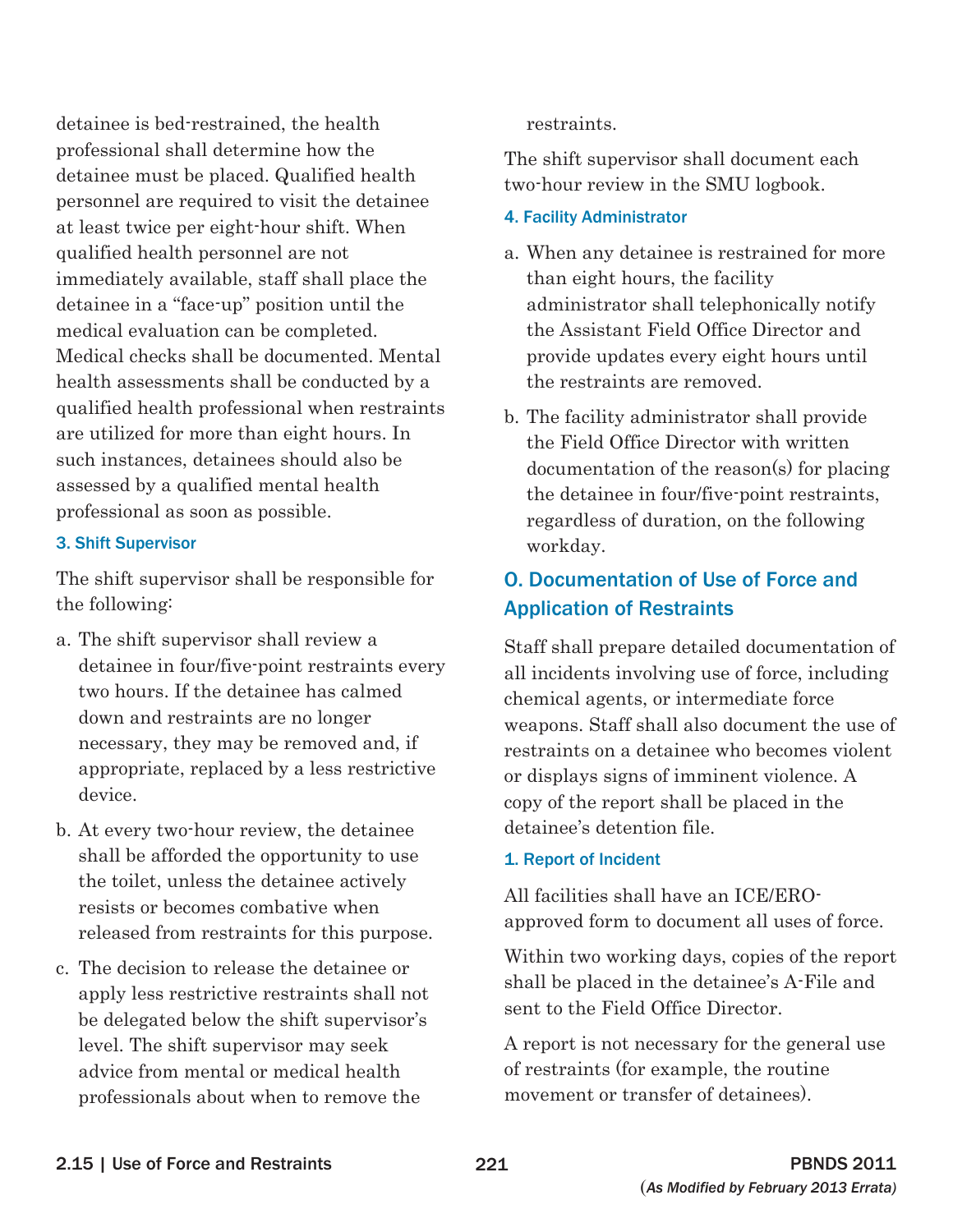Staff shall prepare a use of force form (sample attached) for each incident involving use of force, including chemical agents, pepper spray, or other intermediate force weapons or application of progressive restraints (regardless of the level of detainee cooperation). The report shall identify the detainee(s), staff and others involved and describe the incident. If intermediate force weapons are used (e.g. collapsible steel baton or 36-inch straight (riot) baton), the location of the strikes must be reported on the use of force form. Each staff member shall complete a memorandum for the record to be attached to the original Use of Force form. The report, accompanied by the corresponding medical report(s), must be submitted to the facility administrator by the end of the shift during which the incident occurred.

#### 2. Audiovisual Recording Use-of-Force Incidents

Staff shall immediately obtain an audiovisual camera to record any calculated use of force incident, unless such a delay in bringing the situation under control would constitute a serious hazard to the detainee, staff, or others, or would result in a major disturbance or serious property damage.

The facility administrator shall review the audiovisual recording within four working days of the incident and shall then send the Field Office Director a copy for review. The Field Office Director shall forward audiovisual recordings of questionable or inappropriate cases to the Deputy Assistant Director, Detention Management Division, for further review.

When an immediate threat to the safety of

the detainee, other persons, or property makes a delayed response impracticable, staff shall activate a video camera and start recording the incident as quickly as possible. After regaining control of the situation, staff shall follow the procedures applicable to calculated use-of-force incidents.

#### 3. Recordkeeping

All facilities shall assign a designated individual to maintain all use-of-force documentation.

The designated individual shall maintain all use of force documentation, including the audiovisual record and the original afteraction review form for a minimum of six years. A separate file shall be established on each use of force incident.

## P. After-Action Review of Use of Force and Application of Restraints

#### 1. Written Procedures Required

All facilities shall have ICE/ERO-approved written procedures for after-action review of use of force incidents (immediate or calculated) and applications of restraints. The primary purpose of an after-action review is to assess the reasonableness of the actions taken and determine whether the force used was proportional to the detainee's actions.

All facilities shall model their incident review process after ICE/ERO's process and submit it to ICE/ERO for ERO review and approval. The process must meet or exceed the requirements of ICE/ERO's process.

#### 2. Medical Evaluation

When any use of force resulting in an injury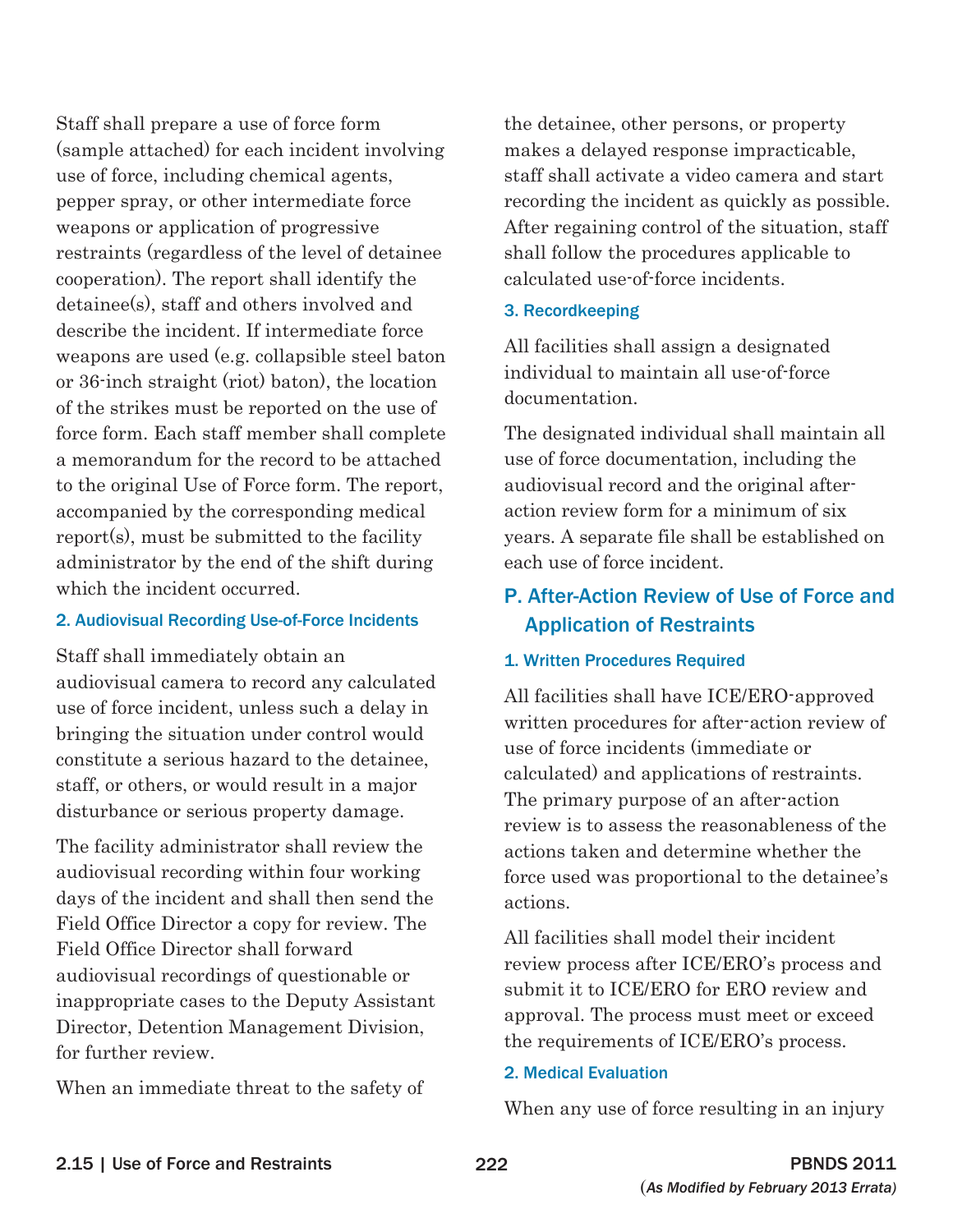or claim of injury occurs, the staff member must immediately prepare an incident report. The detainee will be referred immediately to medical staff for an examination. A copy of the staff member's incident report will be forwarded to medical and to ICE/ERO.

#### 3. Composition of an After-Action Review Team

The facility administrator, the assistant facility administrator, the Field Office Director's designee and the health services administrator (HSA) shall conduct the afteraction review. This four-member after-action review team shall convene on the workday after the incident. The after-action review team shall gather relevant information, determine whether policy and procedures were followed, make recommendations for improvement, if any, and complete an afteraction report to record the nature of its review and findings. The after-action report is due within two workdays of the detainee's release from restraints.

#### 4. Review of Audiovisual Recording

The after-action review team shall also review the audiovisual recording of any useof-force incidents for compliance with all provisions of this standard, with particular attention paid to:

- a. whether the use-of-force team technique was exercised properly;
- b. the professionalism of the shift supervisor;
- c. adherence to the requirement of wearing prescribed protective gear;
- d. ensuring that unauthorized items, equipment or devices (e.g., towels, tape,

surgical masks, hosiery) were not used;

- e. whether team members applied only as much force as necessary to subdue the detainee, including whether team members responded appropriately to a subdued or cooperative detainee or a detainee who discontinued his/her violent behavior;
- f. whether the shift supervisor was clearly in charge of team and situation. This includes intervention at the first sign of one or more team members applying more force than necessary;
- g. whether the detainee received and rejected the opportunity to submit to restraints voluntarily before the team entered the cell/area. If he/she submitted, team action should not have been necessary;
- h. whether team members exerted more pressure than necessary to the detainee's thorax (chest and back), throat, head and extremities when applying restraints;
- i. the amount of time needed to restrain the detainee. Any non-resisting detainee restrained for longer than necessary could indicate training problems/ inadequacies;
- j. whether team members wore protective gear inside the cell/area until the operation was completed;
- k. whether there was continuous audiovisual coverage from the time the camera started recording until the incident concluded. The review team shall investigate any breaks or sequences missing from the audiovisual record;